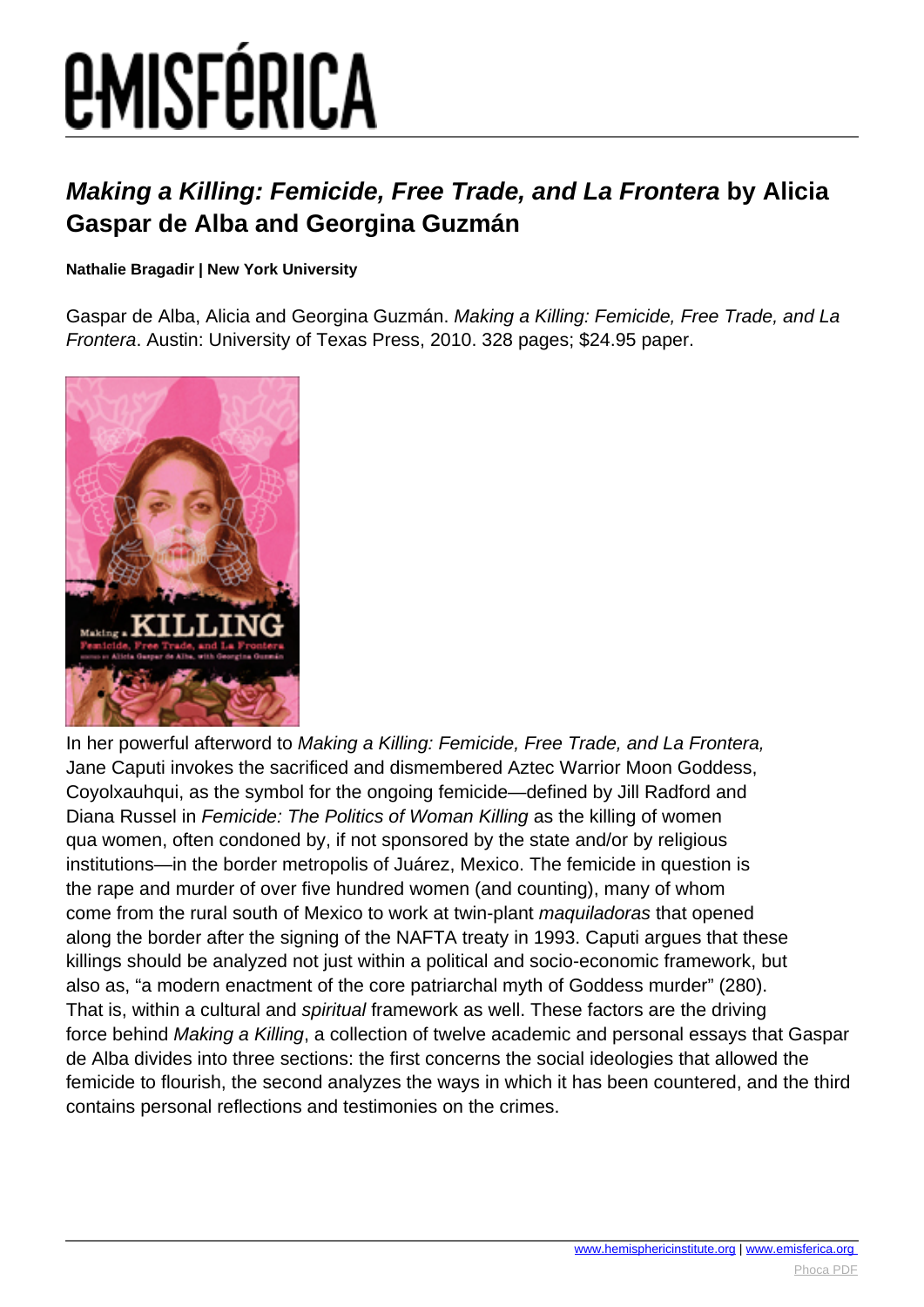# *<u>EMISFÉRICA</u>*

"Interventions," the first section, examines the murders within a socio-economic and ideological context, supporting Caputi's above claim that the pervading traditions of machismo and misogyny have allowed the crimes in Juárez to continue practically unpunished. In "Accountability for Murder in the Maquiladoras," Elvia Arriola presents the murders as a manifestation of the inherent relationship between women, gender violence and free trade, attributable to an absence of regulations in free trade policy under NAFTA. She notes that American companies saw women as the ideal worker, "a hybrid of stereotypes based on sex, race, and class—she was not only more docile and passive than Mexican men, but submissive, easily trainable […]" (31). Several authors in this section address the tendency to blame the victim. As Gaspar de Alba demonstrates in "Poor Brown Female: The Miller's Compensation for 'Free' Trade," this logic is manifested in prevention campaigns that focus on the importance of "respectability" and "moral" behavior, warning "loose women" of the risks of public spaces, which are (implicitly) reserved for men.

All the authors in this first section address the particularity of the border zone, a complex and contested transitional geographical space both uniting and separating Mexico and the United States. According to Steven Volk and Marian Schlotterbeck in "Gender, Order, and Femicide," the border—a territory of power and violence—has become a manifestation of the clash between late-capitalist, globalized production and traditional conceptions of gender identities. Each article in this section contains a different focus, but they are ultimately in agreement that the social anxiety based on patriarchal binaries of male dominance and female submission and the easy movement of North American corporations and the Mexican business and political elite across the border have resulted in a fatal indifference to human rights—a femicide which, without the activism discussed in the following section, would have undergone practically no investigation.

 The second section, "Ni Una Más!" contains the most polemic entries in the collection. The essays here analyze—and disagree about—the involvement of nongovernmental organizations and emergence of grassroots forms of activism to counter the femicide. Three of the four critics, with the exception of Julia Monárrez-Fragoso, invoke the V-Day march, a protest against the femicides held on 14 February 2003, as a tragic example of these dynamics at work. The march, organized by activist Esther Chávez Cano of the international organization Casa Amiga, was boycotted by the local women's activist organization Nuestras Hijas de Regreso a Casa. The events revealed the gaping political and ideological divide among the activists (led by Chávez Cano) who protested against the "blame-the-victim" strategy of the Mexican government, and the local "mother-activists," who, playing on the concept of the mother as inherently apolitical, demanded the return of their children. Monárrez-Fragoso and Clara Rojas insist that this first group of "morality" activists, many of its members belonging to the elite social classes, were in reality defending their own political and economic hegemonic interests and were incapable of understanding the victims' families' pain. While acknowledging this view, Melissa Wright warns